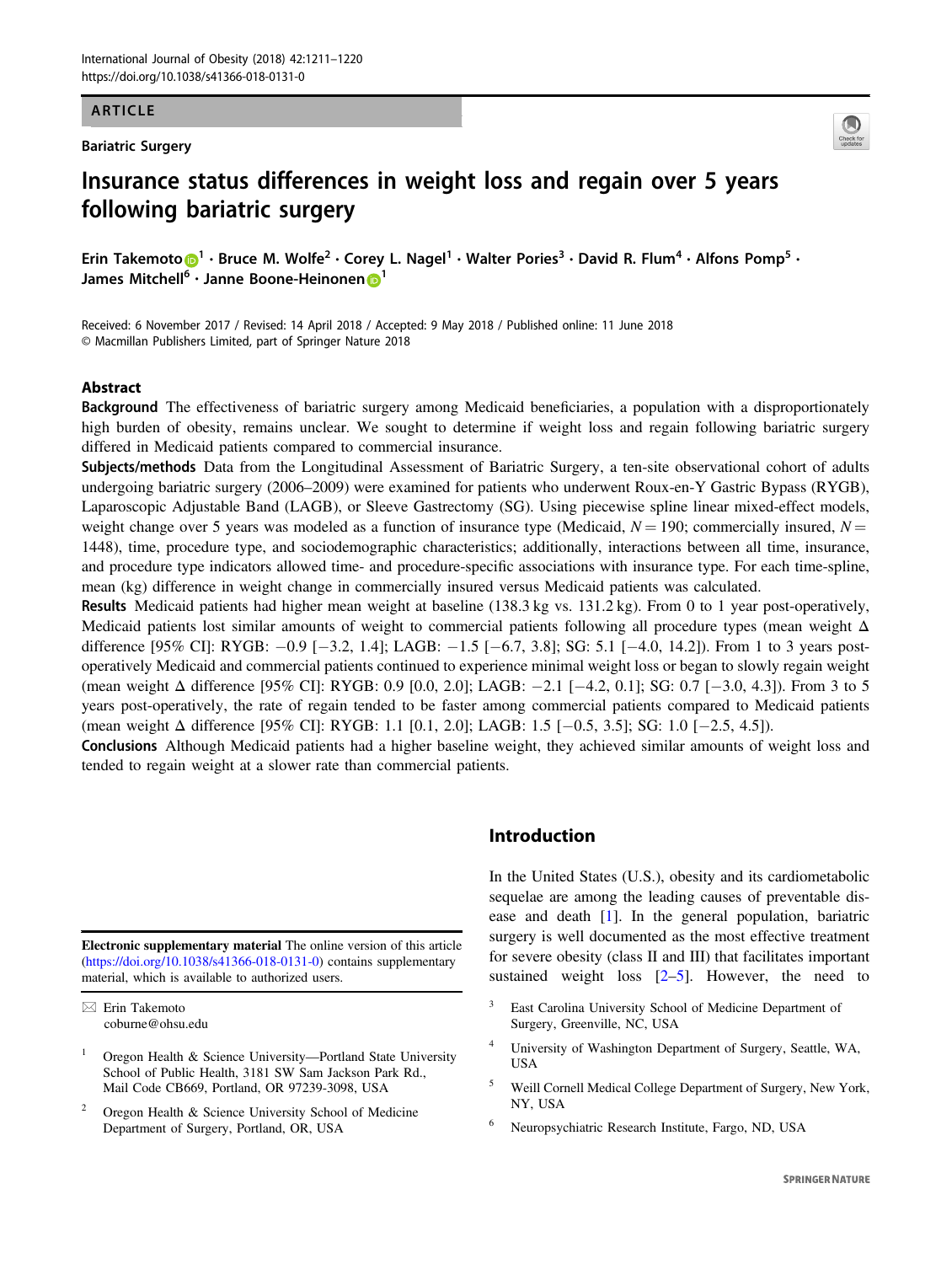characterize patient subgroups who are most likely to benefit from bariatric surgery has been highlighted in the recent obesity treatment guidelines developed by The American College of Cardiology, the American Heart Association, and The Obesity Society [[6\]](#page-8-0).

The evidence regarding the effectiveness of bariatric surgery among Medicaid beneficiaries—a low-income population with a disproportionately high burden of obesity—is scant. In recent years, Medicaid eligibility and surgery eligibility have expanded, yet the long-term durability of surgically induced weight loss among Medicaid recipients remains unknown. Seven observational studies have examined weight loss following bariatric surgery among Medicaid beneficiaries. In all but one study, Medicaid patients had a higher baseline weight. Despite these differences, four studies reported similar weight loss outcomes between the groups at follow-up  $[7-10]$  $[7-10]$  $[7-10]$  $[7-10]$ , while three reported inferior weight loss outcomes among Medicaid patients [\[11](#page-8-0)–[13](#page-8-0)]. However, results from these studies are limited by small sample sizes  $(n < 500)$  [\[7](#page-8-0), [10](#page-8-0), [12](#page-8-0), [13](#page-8-0)], short follow-up  $(< 2$  years)  $[7-10, 13]$  $[7-10, 13]$  $[7-10, 13]$  $[7-10, 13]$  $[7-10, 13]$  $[7-10, 13]$  $[7-10, 13]$ , substantial attrition  $[7 [7-$ [10\]](#page-8-0), and focus on a single surgeon or center [[7,](#page-8-0) [9,](#page-8-0) [10,](#page-8-0) [12,](#page-8-0) [13\]](#page-8-0). Importantly, these studies did not examine the variable weight loss and regain that may occur beyond 2 years postoperatively and, as a result, may overestimate the procedure's effectiveness among the subgroups. Investigation of long-term weight loss and regain patterns among Medicaid patients remains a critical step in informing appropriate obesity treatment guidelines for low-income patient populations with severe obesity. Notably, the amount of weight loss and regain following bariatric surgery is central to a patient's ability to achieve and maintain remission of associated comorbidities, like diabetes [[14\]](#page-8-0).

To investigate long-term weight loss and regain patterns following bariatric surgery, we compared 5-year weight change between Medicaid beneficiaries and commercially insured patients. We utilize data from the Longitudinal Assessment of Bariatric Surgery (LABS) [\[15](#page-8-0)], a large, multi-site, observational cohort with levels of follow-up greater than 85%. We hypothesized that Medicaid patient's experience a similar magnitude of weight loss but earlier onset of and greater weight regain.

## **Methods**

## Study population

Between March 2006 and April 2009, 2458 individuals 18 years and older undergoing bariatric procedures were enrolled in the LABS study, a prospective observational cohort study designed to assess the risks and benefits of bariatric surgery. Upon enrollment, LABS participants

underwent first-time bariatric procedures with a surgeon participating in the LABS consortium at one of 10 hospitals at six clinical centers in the US, as previously described [\[15](#page-8-0)]. The institutional review boards at each center approved the protocol and consent forms; IRB exemption was obtained from Oregon Health & Science University for this analysis of existing data. LABS is registered at ClinicalTrials.gov (NCT00465829).

#### Analytic sample

Of the 2458 LABS participants, we first excluded participants who were missing baseline health insurance information or reported self-paying for surgery  $(N = 389)$ . Next, participants reporting Medicare only  $(N = 210)$ , Tricare only  $(N = 67)$  or Other insurance  $(N = 86)$  were excluded. Participants undergoing Biliary Pancreatic Diversion with Duodenal Switch ( $N = 16$ ) and Banded Bypass ( $N = 26$ ) were uncommon in this cohort and thus excluded. Finally, participants with only a single weight measurement over the five post-operative time points were excluded from analyses  $(N = 26)$ , leaving 1638 participants in the final analytic cohort (Fig. 1).

## Data collection

LABS-certified trained personnel collected study data using standard protocols [\[16](#page-8-0), [17\]](#page-8-0). Data collection consisted of blood and urine samples, physical measurements, selfassessment forms, surgeon and medical staff forms, and chart review procedures. Baseline weights and other clinical data were collected within 30 days before surgery. Annual follow-up assessments were conducted within 6 months of



Fig. 1 Flow diagram, creation of analytic cohort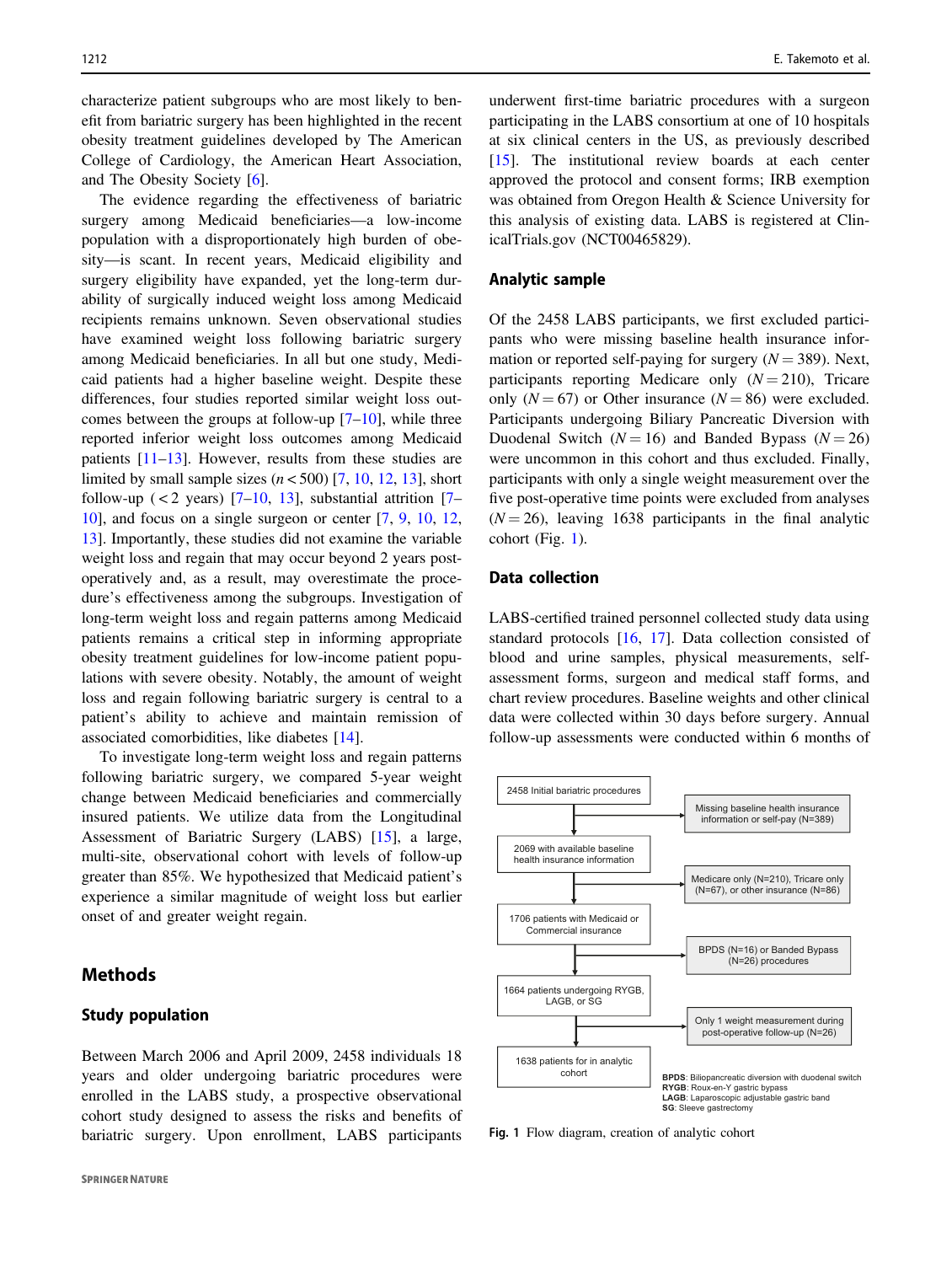measurements and missing data over study visits \* Weights of women currently pregnant and those up to 6-months postpartum were excluded from analyses

<span id="page-2-0"></span>

surgery anniversary date for five consecutive years. Data were entered twice using a web-based data entry system developed, distributed, and maintained by the University of Pittsburgh LABS Data Coordinating Center.

## Study variables

#### Weight (outcome)

During in-person visits, weight was measured using a standard protocol ("protocol" weight) on a study-purchased standard scale (TanitaR Body Composition Analyzer, model TBF-310) [[17\]](#page-8-0). If a protocol weight was not obtained, weight was measured by research or medical personnel on a non-study scale and is referred to as a "clinical weight". If neither a protocol nor clinical weight was available, a validated patient self-reported weight was used (ranging from 3 to 14% of weights across visits) (Fig. 2) [\[18](#page-8-0)]. Weight measurements of women who reported being currently pregnant and those up to 6-month postpartum at the time of weight measurement were excluded from analyses (47 person-time observations). Weight was analyzed as continuous weight in kilograms at each study time point; weight, as opposed to weight change, provides more precise statistical estimates and enables comparison of weight at baseline. We additionally examined weight

change as a percent of weight at baseline to provide results comparable to most other bariatric surgery literature; and continuous BMI ( $\text{kg/m}^2$ ) to incorporate height and weight, and provide results in a measure commonly used by clinicians in patient discussions.

#### Insurance type

Self-reported insurance type was collected using a selfassessment form at the baseline study visit. Participants with available baseline insurance information were classified into two categories: (1) Medicaid with or without Medicare; and (2) Commercial insurance with or without Medicare. Participants reporting other insurance types were excluded from this analysis as they were heterogeneous in regards to their sociodemographic and clinical profile. Insurance classification at baseline was analyzed as a time constant variable; potential changes to insurance status over time were not incorporated given the desire to understand how the differences in baseline health status between groups influenced long-term outcomes.

#### Surgery type

Three primary weight-loss procedures were ascertained from surgeon reports at baseline: (1) Roux-en-Y Gastric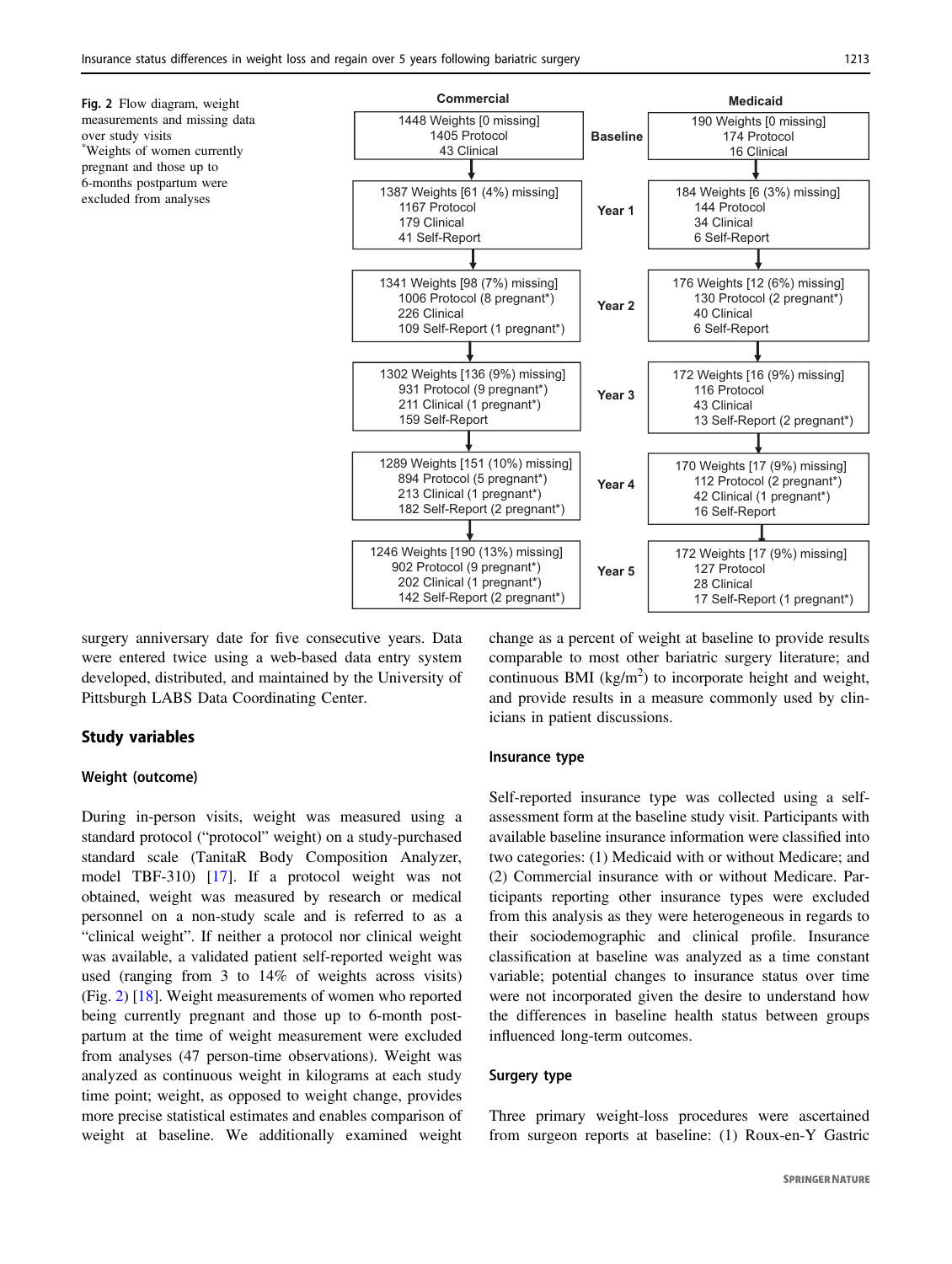Bypass (RYGB); (2) Laparoscopic Adjustable Gastric Banding (LAGB); and (3) Sleeve Gastrectomy (SG). Participants whose initial bariatric surgery was subsequently revised or reversed  $(n = 132)$  remain classified with the baseline surgery type to represent the natural history of each participant's post-surgical course.

## **Covariates**

Covariates included self-reported age at surgery, sex (male, female), and baseline smoking status (never, current/former). Comorbidities (diabetes, hypertension, ischemic heart disease, congestive heart failure, history of stroke, sleep apnea, pulmonary hypertension, asthma, history of deep vein thrombosis or pulmonary embolism, and venous edema with ulcerations) were determined using a combination of self-report, clinical assessment, and medical chart review and are all defined elsewhere [[15\]](#page-8-0). An index of comorbidities was created as the number of comorbidities at baseline (range: 0–10) to provide a rough estimate of disease burden.

## Statistical analysis

Descriptive statistics summarize baseline characteristics for each insurance category. Pearson's chi-square test for categorical variables and t-tests for continuous variables were used to assess statistical significance of differences in baseline characteristics between the payer groups. Data management was conducted using SAS version 9.4, descriptive analyses and mixed models were conducted using Stata version 13.

To compare the timing and magnitude of weight loss and regain over the 5-year post-operative period, we fit piecewise linear mixed-effects models via maximum likelihood estimation. Piecewise models allowed us to examine nonlinear weight change over time (Supplementary Fig. 1) by fitting linear slopes within each of three-time periods. Among the insurance and surgery subgroups, mixed-effect models enable direct comparison of (1) baseline weight and (2) the timing and magnitude of weight loss and regain during distinct post-operative time periods. Further, mixedeffect models account for correlations among repeated measurements taken on the same individual over time, and missing weight measurements at varying post-operative time points (missingness ranged from 4–13% across time points; Fig. [2](#page-2-0)); [\[19](#page-8-0)] with maximum likelihood estimation, all available follow-up data are optimally used, and, missing outcome data are ignorable under the assumption of missing at random [\[20](#page-8-0)].

Appendix A details our model fitting process in which we determined the number and placement of knots, the final detailed regression equation, and how group-specific estimates were obtained. The spline functions were included as fixed and random effects, to estimate overall mean trajectories at the population level, and individual trajectories at the subject-specific level. Baseline covariates (age, sex, smoking status, and comorbidity index) were included as fixed effects.

## Sensitivity analyses

First, a similar model was fit that examined percent weight loss from baseline as the primary dependent variable. Continuous weight in kilograms was the primary measure because it yields the most accurate and precise statistical model [[21\]](#page-9-0) and allows for comparison of baseline weight; we conducted this sensitivity analysis to provide results that are comparable to most bariatric surgery research. Second, we also fit a similar model with BMI  $(kg/m<sup>2</sup>)$  as the primary dependent variable. In addition to statistical precision, continuous weight was also chosen as the primary measure as it provides the most logical interpretation over time (weight loss in kilograms per year); we conducted this sensitivity analysis to take into account weight and height and to provide a second clinically relevant outcome. Third, we repeated the primary analyses after restriction of the analytic cohort to patients with no revision or reversal surgery reported during the 5-year post-operative period. The revision or reversal of the primary bariatric surgery may alter the magnitude and timing of post-operative weight loss and regain, thus potentially impacting the group results over time. Fourth, we restricted the Medicaid group excluding Medicaid–Medicare dual eligible patients and repeated the primary analyses. Medicaid bariatric surgery patients who also qualify for Medicare likely do so on the basis of permanent disability given the relatively young age distribution of the study population, thus representing a unique population.

## **Results**

## Description of the sample

At baseline, Medicaid patients were slightly younger than commercial patients (mean age: 43.6 vs. 45.2 years) and were more likely to be female (85.7% vs. 79.8%). The baseline comorbidity index was higher among Medicaid patients (mean score: 2.2 vs. 1.9). In summarizing the most common four comorbidities included in this score, the baseline prevalence of diabetes (39.3% vs. 31.4%) and asthma (36.8% vs. 24.1%) was higher among Medicaid patients compared to commercial patients; in contrast, the baseline prevalence of hypertension (68.3% vs. 67.2%) and sleep apnea (53.4% vs. 50.7%) was similar in both groups).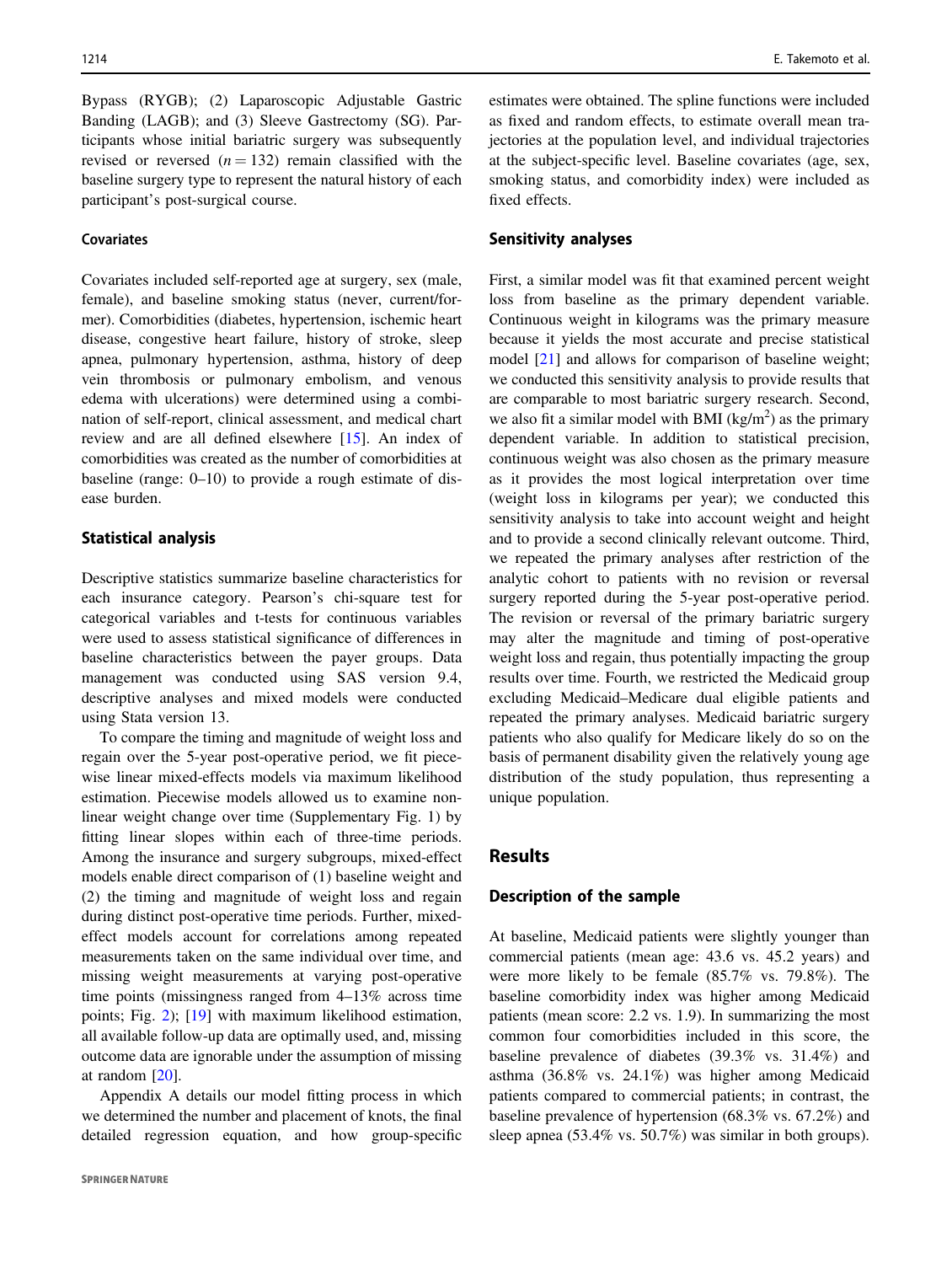Table 1 Baseline characteristics of 1638 patients undergoing bariatric surgery

| Characteristic                   | Overall $(n =$<br>1638) | Commercial $(n)$<br>$= 1448$ | Medicaid $(n)$<br>$= 190$ |
|----------------------------------|-------------------------|------------------------------|---------------------------|
| Age [Mean (SD)]                  | 45.1 (10.7)             | 45.2(10.7)                   | 43.6(11.0)                |
| Sex $[n \ (\%)]$                 |                         |                              |                           |
| Male                             | 316(19.5)               | 289(20.2)                    | 27(14.3)                  |
| Female                           | 1305(80.5)              | 1143 (79.8)                  | 162(85.7)                 |
| Smoking status $[n (\%)]$        |                         |                              |                           |
| Never smoker                     | 948 (58.5)              | 850 (59.4)                   | 98 (51.9)                 |
| Current/former<br>smoker         | 673 (41.5)              | 582 (40.6)                   | 91 (48.2)                 |
| Weight (kg) [Mean]<br>(SD)       | 132.0(25.6)             | 131.2(25.0)                  | 138.3(29.8)               |
| Comorbidity index<br>[Mean (SD)] | 1.9(1.3)                | 1.9(1.3)                     | 2.2(1.4)                  |
| Comorbidity prevalence $[n (%)]$ |                         |                              |                           |
| <b>Diabetes</b>                  | 524 (32.3)              | 451 (31.4)                   | 73(39.3)                  |
| Hypertension                     | 1090(67.3)              | 961 (67.2)                   | 129(68.3)                 |
| Sleep Apnea                      | 835 (51.0)              | 734 (50.7)                   | 102(53.4)                 |
| Asthma                           | 410(25.5)               | 343 (24.1)                   | 67(36.8)                  |
| Procedure Type [n (%)]           |                         |                              |                           |
| <b>RYGB</b>                      | 1186 (73.2)             | 1036(72.4)                   | 150(79.4)                 |
| LAGB                             | 393 (24.2)              | 366(25.6)                    | 27(14.3)                  |
| SG                               | 42 $(2.6)$              | 30(2.1)                      | 12(6.4)                   |

Boldface indicates statistical significance  $(p < 0.05)$  for Commercial versus Medicaid, per *t*-test or  $\chi^2$ -test for continuous or categorical variables respectively variables, respectively

RYGB Roux-en-Y Gastric Bypass, LAGB laparoscopic adjustable gastric band, SG sleeve gastrectomy, SD standard deviation, kg kilogram

RYGB was the predominant surgery type in Medicaid (79.4%) and commercial (72.4%) patients. Less commonly Medicaid and commercial patients underwent LAGB (14.4% vs. 25.6%, respectively) and SG (6.4% vs. 2.1%, respectively). Selected characteristics of the analytic sample are reported in Table 1. Follow-up through 5 years was high: 90.5% for Medicaid patients and 87.0% for commercial patients (Fig. [2](#page-2-0)).

## Five-year estimated weight change in patients undergoing RYGB, LAGB, and SG

At baseline, baseline weight was higher in Medicaid compared to commercially insured patients for RYBG and SG, but not LAGB (Table [2](#page-5-0); Fig. [3](#page-6-0)). Baseline weight was the highest among the 12 Medicaid and 30 commercial patients undergoing SG (165.7 and 154.0 kg, respectively), and lower among the 150 Medicaid and 1037 commercial patients undergoing RYGB (137.6 and 132.3 kg), and the 28 Medicaid and 381 commercial patients undergoing LAGB (125.5 and 125.6 kg).

During the 0–1 year post-operative period, both insurance groups lost substantial but similar amounts of weight (kg). Medicaid and commercial patients undergoing SG lost the most weight (53.3 and 48.2 kg per year, respectively; weight  $\Delta$  difference [95% CI]: 5.1 [−4.0, 14.2]), those undergoing RYGB lost similar amounts (45.1 and 46.0; weight  $\Delta$  difference [95% CI]:  $-0.9$  [ $-3.2$ , 1.4]), while those undergoing LAGB lost the considerably less (18.1 and 19.5; weight  $\Delta$  difference [95% CI]: −1.5 [−6.7, 3.8]).

In the 1–3-year post-operative period, both insurance groups either continued to lose minimal amounts of weight or slowly regain weight, depending on the procedure type. For RYGB, Medicaid patients began to regain weight, but at a marginally slower rate than commercial patients (0.9 and 1.8 kg per year, respectively; weight  $\Delta$  difference [95% CI]: 0.9 [0.0, 1.9]). For LAGB, Medicaid patients were regaining weight while commercial patients continued to lose weight (1.4 and -0.6 kg, respectively; weight  $\Delta$  difference [95% CI]: −2.1 [−4.2, 0.1]). And for SG, Medicaid patients continued to lose weight at a slightly faster rate compared to commercial patients  $(-1.5 \text{ and } -0.9 \text{ kg}$ , respectively; weight  $\Delta$  difference [95% CI]: 0.7 [-3.0, 4.3]).

Finally, in the 3–5-year post-operative period, the rate of regain was approximately 1 kg slower among Medicaid patients, compared to commercial patients for both RYGB (1.2 and 2.3, kg per year respectively; weight  $\Delta$  difference [95% CI]: 1.1 [0.1, 2.0]) and SG (0.9 and 1.9; weight Δ difference [95% CI]: 1.0 [−2.5, 4.5]). For LAGB, Medicaid patients were relatively stable in loss/regain while commercial patients slowly regained weight (−0.3 and 1.2; weight  $\Delta$  difference [95% CI]: (1.5 [-0.5, 3.5]).

#### Sensitivity analyses

We performed four sensitivity analyses. First, we reran the foregoing analyses specifying percent weight loss from baseline as the primary dependent variable. The patterns of post-operative regain for the groups and surgery types were analogous to the primary analyses. In the 0–1-year time period, RYGB resulted in 32.5% loss (LAGB: 15.0%; SG: 31.5%) from baseline among Medicaid patients and 34.6% (LAGB: 15.7%; SG: 30.8%) among commercial patients (Supplementary Table 1; Supplementary Fig. 2). In the 3–5 year post-operative period, Medicaid patients maintained a similar percent weight loss than commercial patients following RYGB (28.9% vs. 28.5%, respectively) and SG (30.4% vs. 29.4%, respectively). While examining percent weight loss yields similar overall results, analysis of weight in kg enabled comparison of baseline differences between groups.

Second, we repeated the primary analyses after specifying BMI ( $kg/m<sup>2</sup>$ ) as the primary dependent variable; results were homologous to the results of the primary analyses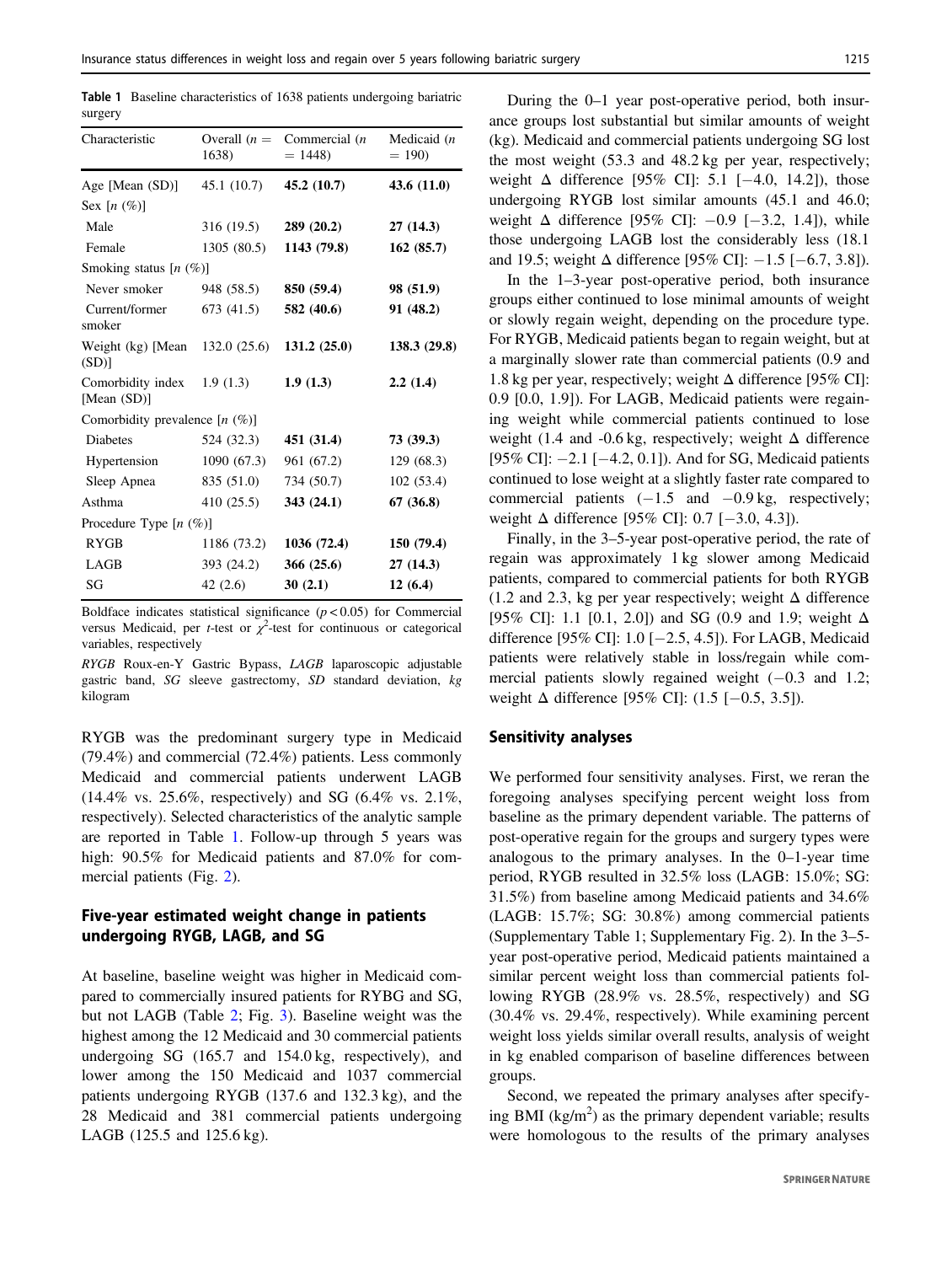<span id="page-5-0"></span>Table 2 Estimated mean weight loss/regain between insurance groups by surgery type

| Estimated mean                         | Commercial                    | Medicaid                      | Difference (Comm - Med) |
|----------------------------------------|-------------------------------|-------------------------------|-------------------------|
| <b>Roux-en-Y Gastric Bypass</b>        |                               |                               |                         |
| Baseline weight (kg)                   | 132.3 (131.0, 133.6)          | 137.6 (134.1, 141.1)          | 5.3(1.6, 9.0)           |
| Weight $\Delta$ $0y \rightarrow 1y$    | $-46.0$ ( $-46.8$ , $-45.1$ ) | $-45.1$ ( $-47.2$ , $-42.9$ ) | $-0.9$ ( $-3.2$ , 1.4)  |
| Weight $\Delta$ 1 y $\rightarrow$ 3 y  | 1.8(1.5, 2.1)                 | 0.9(0.0, 1.8)                 | 0.9(0.0, 1.9)           |
| Weight $\Delta$ 3 y $\rightarrow$ 5 y  | 2.3(2.0, 2.6)                 | 1.2(0.4, 2.1)                 | $1.1 \; (0.1, 2.0)$     |
| Laparoscopic adjustable gastric band   |                               |                               |                         |
| Baseline weight (kg)                   | 125.6 (123.5, 127.8)          | 125.5 (117.5, 133.5)          | $-0.1$ (-8.4, 8.1)      |
| Weight $\Delta$ 0 y $\rightarrow$ 1 y  | $-19.5$ ( $-20.9, -18.2$ )    | $-18.1$ ( $-23.1$ , $-13.0$ ) | $-1.5$ (-6.7, 3.8)      |
| Weight $\Delta$ $I$ $y \rightarrow 3y$ | $-0.6$ ( $-1.2, -0.1$ )       | $1.4(-0.6, 3.5)$              | $-2.1$ ( $-4.2$ , 0.1)  |
| Weight $\Delta$ 3 y $\rightarrow$ 5 y  | 1.2(0.6, 1.7)                 | $-0.3$ ( $-2.2$ , 1.6)        | $1.5(-0.5, 3.5)$        |
| Sleeve gastrectomy                     |                               |                               |                         |
| Baseline weight (kg)                   | 154.0 (146.3, 161.6)          | 165.7 (153.6, 177.9)          | $11.8 (-2.6, 26.2)$     |
| Weight $\Delta$ 0 y $\rightarrow$ 1 y  | $-48.2$ ( $-53.1, -43.4$ )    | $-53.3$ ( $-61.0, -45.7$ )    | $5.1(-4.0, 14.2)$       |
| Weight $\Delta$ 1 y $\rightarrow$ 3 y  | $-0.8$ ( $-2.8$ , 1.1)        | $-1.5$ ( $-4.6$ , 1.6)        | $0.7(-3.0, 4.3)$        |
| Weight $\Delta$ 3 y $\rightarrow$ 5 y  | 1.9(0.0, 3.8)                 | $0.9$ (-2.1, 3.8)             | $1.0$ (-2.5, 4.5)       |

Boldface indicates a statistically significant difference  $(p < 0.05)$ 

<sup>Δ</sup> change, kg kilograms, y year

(Supplementary Table 2; Supplementary Fig. 3). Medicaid patients had higher BMIs at baseline across all three surgery types and experienced similar response to surgery in the 0–1- and 1–3-year time period. In the 3–5-year postoperative period, Medicaid patients experienced slightly slower increases in BMI levels across surgery types.

Third, we removed any patients who reported undergoing a revision or reversal of their primary procedure and repeated the analyses. Few patients who underwent RYGB  $(N = 6)$  or SG  $(N = 8)$  underwent revisions or reversals of their primary surgery. The majority of revisions/reversals occurred in patients undergoing LAGB (Medicaid  $= 14$ ; Commercial  $= 87$ ). Upon removing these patients, the pattern of weight loss and regain among patients undergoing RYGB remain unchanged. For both insurance groups undergoing SG and LAGB, the magnitude of weight regain was slightly increased in the 3–5-year post-operative period. (Supplementary Table 3).

Fourth, we restricted the analytic cohort to include Medicaid patients only  $(N = 124)$ , excluding any dual eligible Medicaid–Medicare patients ( $N = 66$ ). The magnitude of the differences in baseline weight between Medicaid and commercial patients decreased (Supplementary Table 4). The post-operative weight loss and regain patterns were otherwise similar to the results of the primary analysis.

# **Discussion**

In this study of weight loss and regain patterns following bariatric surgery, we provide new information on the longterm durability of surgery among Medicaid and commercially insured patients. For all three surgery types examined, Medicaid and commercially insured patients lost a substantial and similar amount of weight in the first postoperative year. During the 1–3-year post-operative period, both insurance groups began to experience minimal amounts of weight regain, with a slight increase in the rate of regain in the 3–5-year period. In contrast to our initial hypothesis, Medicaid patients, on average, exhibited a marginally slower rate of post-operative weight regain compared to commercially insured patients; this difference was more pronounced during the 3–5-year post-operative period.

Seven studies have examined weight loss following bariatric surgery between Medicaid and commercially insured patients, all within 2 years post-operatively [[7](#page-8-0)–[13\]](#page-8-0). Our findings are consistent with prior research in that Medicaid patients were heavier at baseline and lost a similar amount of weight in the first year. However, no other studies have compared Medicaid and commercially insured patients with respect to weight loss beyond 2 years postoperatively or, correspondingly, rate of weight regain over time. Notably, our results demonstrate that modest levels of regain tend to occur after the first post-operative year and then may escalate at 3 years post-operatively; studies with short-term follow-up may consequently overestimate longterm treatment effects.

# Baseline differences

Our study findings corroborate the existing body of evidence in that, at baseline, Medicaid patients present with more severe obesity and comorbid disease, which despite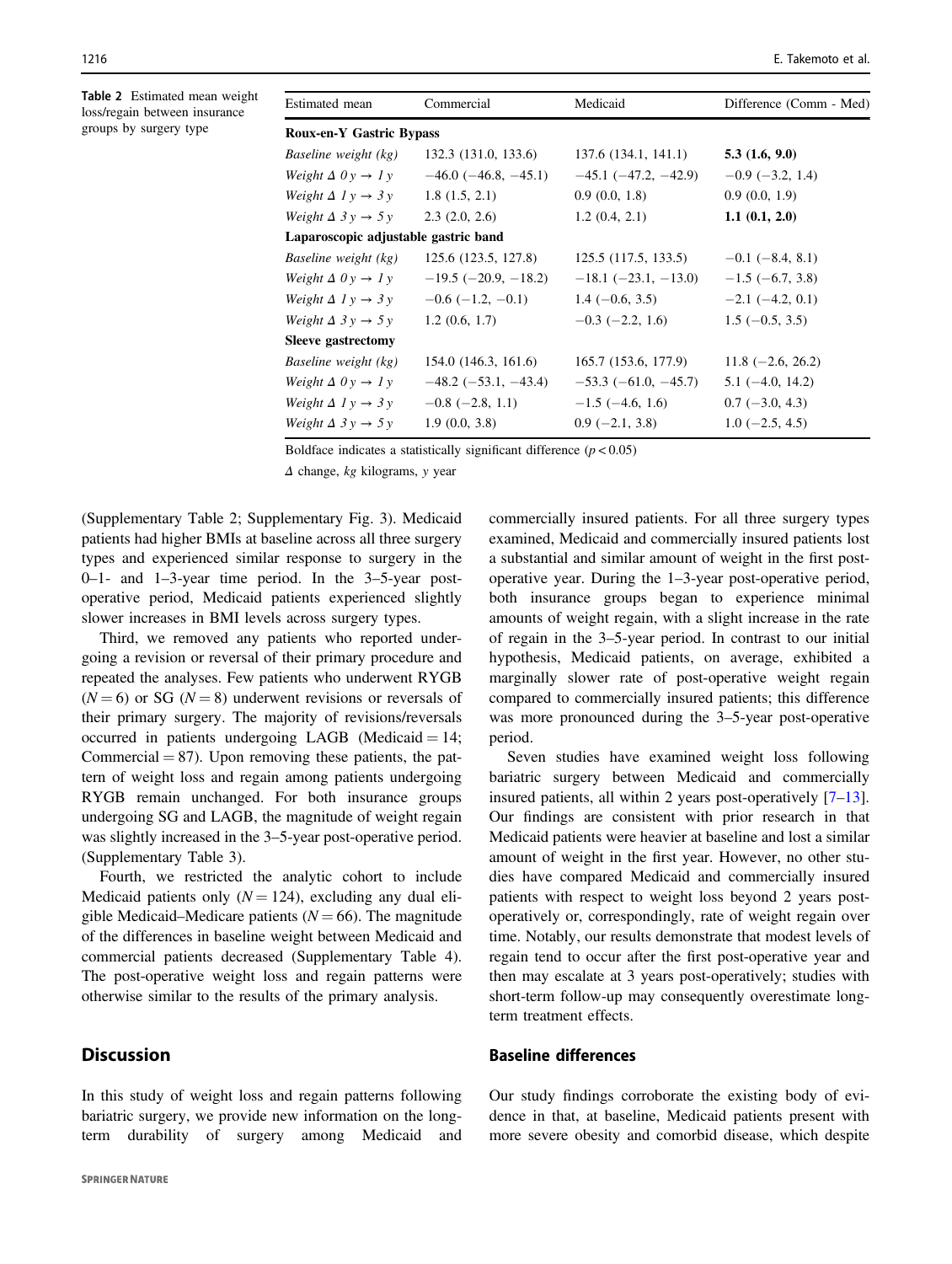<span id="page-6-0"></span>

Fig. 3 Estimated weight (kg) over time by insurance type and surgical procedure type

similar surgical response, persists post-operatively. Although we observed that initial weight loss was similar and long-term patterns of regain were slightly superior among Medicaid beneficiaries, Medicaid patients remained heavier at all follow-up time points. A few studies have reported similar differences between the insurance groups at follow-up time points  $[7, 11-13]$  $[7, 11-13]$  $[7, 11-13]$  $[7, 11-13]$  $[7, 11-13]$  $[7, 11-13]$ . The methods utilized in this study illustrate that those differences are likely attributable to the differences present at baseline, and not the response to surgical intervention.

Several factors likely contribute to these differences, including the strong association between poverty, poor health, and disability, cost prohibitive primary-care health maintenance, delayed diagnosis, and limited access to specialty providers. Hayes et al reported Medicaid patients had a 1.5-month longer interval between initial consultation and surgery compared to the commercially insured; [\[9](#page-8-0)] similarly, among insurer groups, Medicaid patients comprise the largest proportion of bariatric surgery eligible patients, who undergo surgery the least often [\[22](#page-9-0), [23](#page-9-0)]. The contribution of poverty to poor baseline health may be partially modifiable by reducing cost- and provider-related barriers among Medicaid patients, in turn lessening the persistent disparities in post-operative health.

## Period-specific differences

Our analysis differed from previously published research examining insurer sub-group differences by examining period-specific weight loss and regain through 5 years postoperatively. Although Medicaid patients presented with a greater burden of baseline disease, they experienced similar amounts of weight loss in the first post-operative year and very minimal weight regain through 5 years postoperatively. Medicaid patients, on average, only regained 1 kg per year over both the 1–3- and 3–5-year period. On the other hand, Commercial patients regained nearly 2 kg per year in the 1–3- and 3–5-year post-operative periods. Although this is not a large clinical difference, it suggests that for patients with severe baseline disease and limited resources, bariatric surgery is a successful and potentially life-saving treatment.

These findings were relatively consistent when we removed patients who either underwent a revision/reversal of their primary bariatric procedure or were dual eligible Medicaid–Medicare. Revisions/reversals were most common in the LAGB group and a slight increase in the magnitude of weight regain in the 3–5-year period was observed. These results suggest that the exclusion of revisions and reversals, when they occur in a large proportion of the study population, may lead to the overestimation of weight regain in the long term. When dual eligible patients were removed, the magnitude in difference in baseline weight lessened between the insurer groups, suggesting the inclusion of dual eligible patients may be important to inform pre-operative care and surgery selection but are potentially less important in informing loss and regain over time.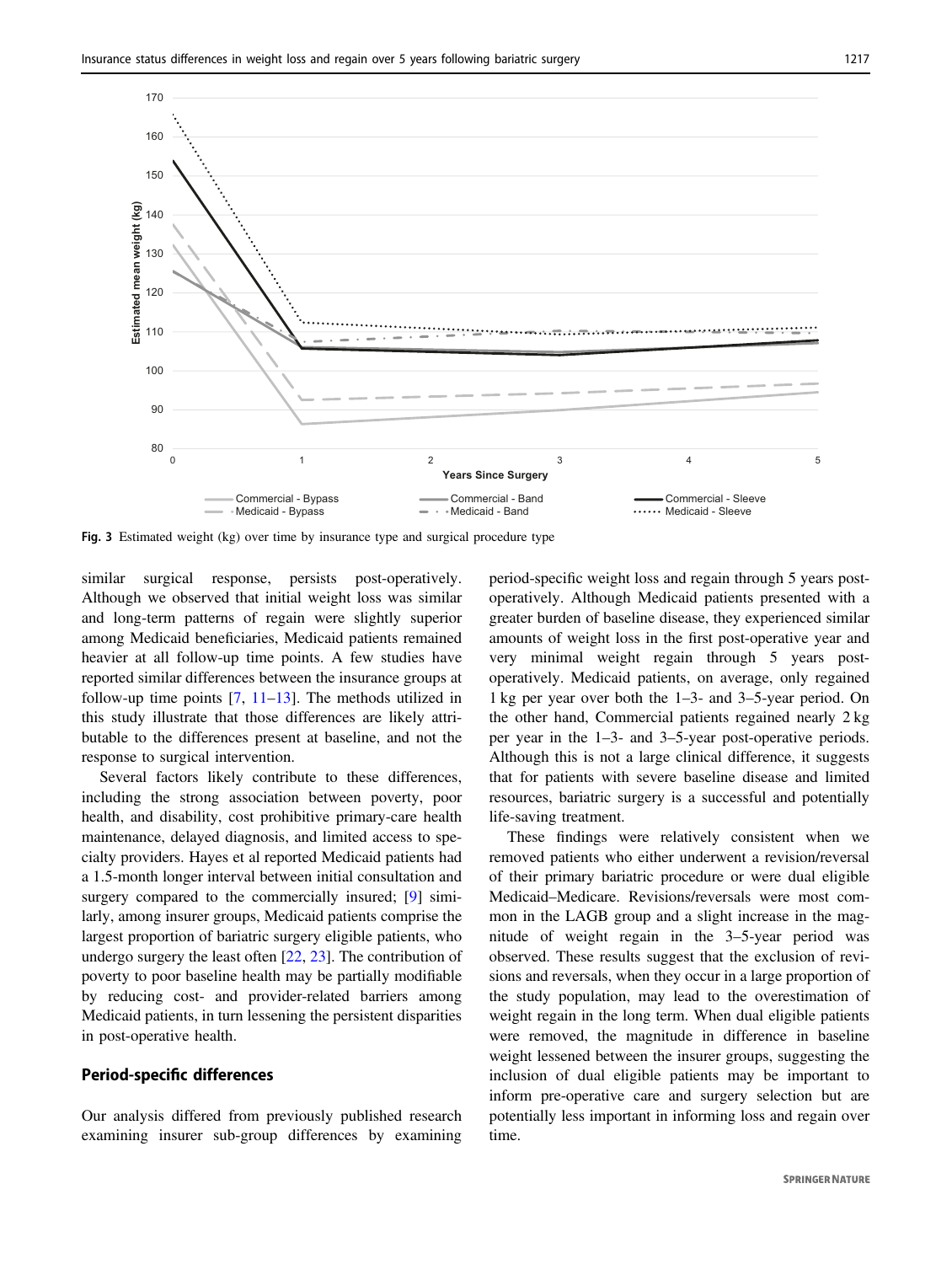Despite potential post-operative financial limitations and barriers, Medicaid patients are as successful as commercially insured patients following bariatric surgery. The mechanisms underlying these findings can only be hypothesized, but could occur, at the individual, provider, or community level. Individual level factors could include the general younger age distribution of Medicaid patients or an increased level of motivation due to the longer preoperative wait times. At the provider level, it is possible that simply gaining and maintaining access to a specialty provider may be associated with improved outcomes. Finally, at the community level, factors like level or quality of social support may contribute to the successful outcomes.

## Future directions

To date, no bariatric surgery-specific clinical guidelines exist that help guide surgeons to the best procedure type for a given patient; commonly, the selected procedure is largely a result of surgeon or patient preference. Future research comparing distinct patient subgroups and their outcomes following varied bariatric surgery procedure types and outcomes will help inform an evidence base to guide clinical decision making and further improve long-term patient outcomes.

Also, while SG is a relatively new procedure, it is now the most commonly performed procedure in the U.S. (53.8% of all procedures) [[24\]](#page-9-0). The small number of patients in this cohort undergoing SG, likely a function of the time interval of patient recruitment, limits the ability to draw strong conclusions. Studies with larger samples of patients undergoing SG are essential to further elucidate our findings and better understand the long-term durability of this procedure type among patient subgroups.

More evidence is also needed on the post-operative period extending beyond 5 years post-operatively. No current studies have examined weight loss between insurance or other important patient subgroups in this post-operative period. The apparent upward trend of our 5-year results suggest the rate of weight regain may continue to increase for both insurance groups and surgery types. It is possible that the increased magnitude in regain could be mitigated by the development of time- and group-specific post-operative interventions.

Finally, the further exploration of post-operative predictors of successful long-term outcomes (e.g., physical activity, patient–provider relationship) remains an important area of ongoing research. Although we hypothesize several reasons why the Medicaid sub-group experienced slightly superior weight regain over time, the post-operative mechanisms through which these outcomes function remain unclear. Attributes beyond individual level, like

provider and contextual characteristics, should be explored as potentially important predictors.

#### Clinical and public health implications

These findings suggest that baseline levels of disease are critical to long-term surgical success. For most patient groups, the clinical and administrative pathway to receiving authorization for bariatric surgery is extensive, including identifying and scheduling with specialty providers, myriad of paperwork, and clinical milestones with numerous providers (e.g., dieticians, psychiatrists/psychologists, surgeons). Medicaid beneficiaries face additional barriers to authorization, including the limited number of clinics and clinicians accepting publicly funded patients, the additional pre-operative qualifications required by the state (e.g., requiring type II diabetes), or exclusion of bariatric surgery by the state Medicaid plan. Increasing access to bariatric surgery among Medicaid beneficiaries by universally aligning pre-operative qualifications with the national guidelines and providing consistent state-level coverage may mitigate the disease severity differences that persist post-operatively and help to alleviate the disproportionate burden of obesity carried by this population. Finally, given the increased disease severity prevalent at younger ages among Medicaid beneficiaries, targeted upstream obesity prevention efforts among this sub-population remain a critical area of public health importance.

## Strengths and limitations

There were several limitations to this study. First, a relatively small number of bariatric surgery patients in this cohort were covered by Medicaid, although the proportion was similar to national estimates. Further, the small number of patients undergoing SG and LAGB limit the precision of the generated estimates. However, this study is one of the largest samples with 5 years of follow-up to examine weight loss outcomes among Medicaid patients. Second, it is possible that results may under estimate the amount of weight regain due to loss to follow-up, as drop-out from weight loss trials is associated with weight regain [[25\]](#page-9-0). LABS placed a strong emphasis on maximizing retention over time, high levels of weight ascertainment minimized the possibility of this bias.

The primary strength of this study is the availability of long-term follow-up data with high levels of retention, enabling investigation of differences in weight regain between insurance groups. Outcome measures were prospectively collected via a standardized research protocol with objective measurement procedures conducted by trained evaluators. Additionally, our study results provide a high level of generalizability as LABS is a multicenter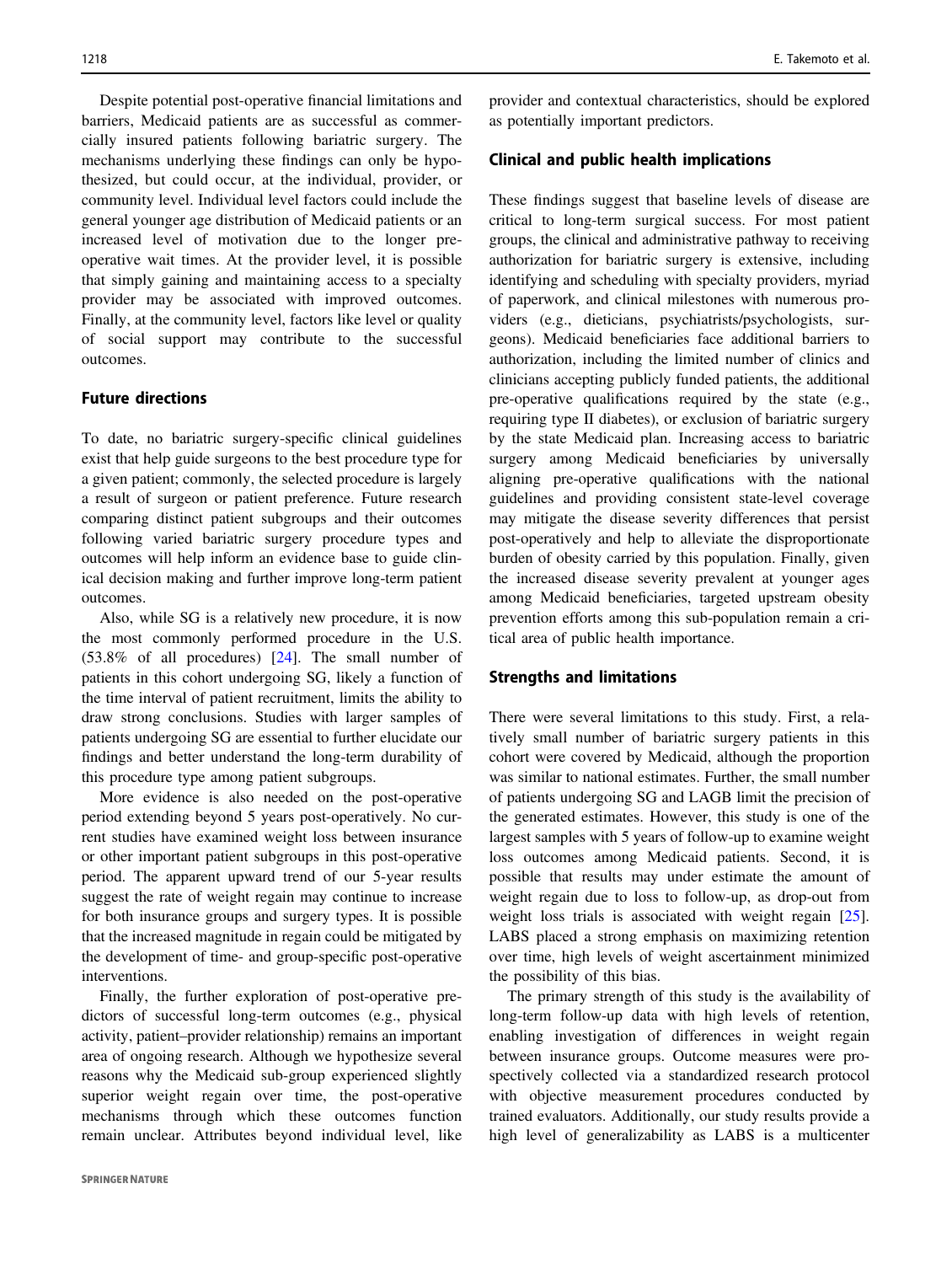<span id="page-8-0"></span>geographically diverse cohort with long-term follow-up. Finally, our study provides one of the largest sample sizes to date, filling a gap from prior studies.

## Conclusions

Both Medicaid and commercial patients enrolled in a nationally representative longitudinal cohort undergoing bariatric surgery, lost and maintained a substantial amount of weight through 5 years post-operatively. We observed that Medicaid patients undergoing RYGB, LAGB, and SG regained weight at a similar or slightly slower rate over the 5-year post-operative period compared to commercially insured patients. We also observed that Medicaid patients had more severe levels of obesity at baseline and this persisted through post-operative time points even with the slower rate of regain. These results provide important evidence for the beneficial association between surgery and long-term weight loss among Medicaid patients.

Acknowledgements LABS-2 was funded by a cooperative agreement by the National Institute of Diabetes and Digestive and Kidney Diseases (NIDDK). Grant numbers: Data Coordinating Center, U01 DK066557; Columbia-Presbyterian, U01- DK66667 (in collaboration with Cornell University Medical Center CTSC, grant UL1- RR024996); University of Washington, U01-DK66568 (in collaboration with CTRC, grant M01 RR-00037); Neuropsychiatric Research Institute, U01- DK66471; East Carolina University, U01-DK66526; University of Pittsburgh Medical Center, U01-DK66585 (in collaboration with CTRC, grant UL1-RR024153); and Oregon Health & Science University, U01-DK66555. Abstract of these results were presented at the Society for Epidemiologic Research annual meeting on June 22nd, 2017 (Seattle, WA).

Funding Dr. Flum has had an advisor role with Pacira Pharmaceuticals, has provided expert testimony for Surgical Consulting LLC, and has received travel expenses from Patient Centered outcomes research institute. Dr. Wolfe has received a research grant from Enteromedics. Dr. Pomp is a consultant and speaker for Medtronic and Ethicon and WL Gore and Associates.

## Compliance with ethical standards

Conflict of interest The authors declare that they have no conflict of interest.

## References

- 1. CDC. Adult Obesity Causes & Consequences 2016. [https://www.](https://www.cdc.gov/obesity/adult/causes.html) [cdc.gov/obesity/adult/causes.html.](https://www.cdc.gov/obesity/adult/causes.html)
- 2. Stunkard AJ, Stinnett JL, Smoller JW. Psychological and social aspects of the surgical treatment of obesity. Am J Psychiatry. 1986;143:417–29.
- 3. Velcu LM, Adolphine R, Mourelo R, Cottam DR, Angus LD. Weight loss, quality of life and employment status after Roux-en-Y gastric bypass: 5-year analysis. Surg Obes Relat Dis. 2005;1:413–6. discussion 7
- 4. Courcoulas AP, Christian NJ, Belle SH, Berk PD, Flum DR, Garcia L, et al. Weight change and health outcomes at 3 years after bariatric surgery among individuals with severe obesity. JAMA. 2013;310:2416–25.
- 5. Courcoulas AP, Yanovski SZ, Bonds D, Eggerman TL, Horlick M, Staten MA, et al. Long-term outcomes of bariatric surgery: a National Institutes of Health symposium. JAMA Surg. 2014;149:1323–9.
- 6. Jensen MD, Ryan DH, Apovian CM, Ard JD, Comuzzie AG, Donato KA, et al. 2013 AHA/ACC/TOS guideline for the management of overweight and obesity in adults: a report of the American College of Cardiology/American Heart Association Task Force on Practice Guidelines and The Obesity Society. J Am Coll Cardiol. 2014;63(25 Pt B):2985–3023.
- 7. Alexander JW, Goodman HR, Hawver LRM, James L. The impact of medicaid status on outcome after gastric bypass. Obes Surg. 2008;18:1241–5.
- 8. Gomez JP, Davis MA, Slotman GJ. In the superobese, weight loss and resolution of obesity comorbidities after biliopancreatic bypass and/or duodenal switch vary according to health insurance carrier: Medicaid vs Medicare vs Private insurance vs Self-Pay in 1681 Bariatric Outcomes Longitudinal Database patients. Am J Surg. 2016;211:519–24.
- 9. Hayes S, Napolitano MA, Lent MR, Wood GC, Gerhard GS, Irving BA, et al. The effect of insurance status on pre- and post-operative bariatric surgery outcomes. Obes Surg. 2015;25: 191–4.
- 10. Jensen-Otsu E, Ward EK, Mitchell B, Schoen JA, Rothchild K, Mitchell NS, et al. The effect of Medicaid status on weight loss, hospital length of stay, and 30-day readmission after laparoscopic Roux-en-Y gastric bypass surgery. Obes Surg. 2015;25:295–301.
- 11. Chen EY, Fox BT, Suzo A, Greenberg JA, Campos GM, Garren MJ, et al. One-year surgical outcomes and costs for medicaid versus non-medicaid patients undergoing laparoscopic Roux-en-Y Gastric Bypass: a single-center study. Surg Laparosc Endosc Percutan Tech. 2016;26:38–43.
- 12. Funk LM, Suzo A, Mikami DJ, Needleman BJ. Two-year outcomes for medicaid patients undergoing laparoscopic Roux-en-Y gastric bypass: a case-control study. Obes Surg. 2014;24:1679–85.
- 13. Melton GB, Steele KE, Schweitzer MA, Lidor AO, Magnuson TH. Suboptimal weight loss after gastric bypass surgery: correlation of demographics, comorbidities, and insurance status with outcomes. J Gastrointest Surg. 2008;12:250–5.
- 14. Purnell JQ, Selzer F, Wahed AS, Pender J, Pories W, Pomp A, et al. Type 2 diabetes remission rates after laparoscopic gastric bypass and gastric banding: results of the Longitudinal Assessment of Bariatric Surgery study. Diabetes Care. 2016;39: 1101–7.
- 15. Belle SH, Berk PD, Chapman WH, Christian NJ, Courcoulas AP, Dakin GF, et al. Baseline characteristics of participants in the Longitudinal Assessment of Bariatric Surgery-2 (LABS-2) study. Surg Obes Relat Dis. 2013;9:926–35.
- 16. Belle S, Consortium L. The NIDDK Bariatric Surgery Clinical Research Consortium (LABS). Surg Obes Relat Dis. 2005;1:145–7.
- 17. Belle SH, Berk PD, Courcoulas AP, Flum DR, Miles CW, Mitchell JE, et al. Safety and efficacy of bariatric surgery: Longitudinal Assessment of Bariatric Surgery. Surg Obes Relat Dis. 2007;3:116–26.
- 18. Christian NJ, King WC, Yanovski SZ, Courcoulas AP, Belle SH. Validity of self-reported weights following bariatric surgery. JAMA. 2013;310:2454–6.
- 19. Fitzmaurice GM, Laird NM, Ware JH. Applied longitudinal analysis. 2nd ed. Hoboken, NJ: Wiley; 2011. xxv, 701pp.
- 20. Ibrahim JG, Molenberghs G. Missing data methods in longitudinal studies: a review. Test (Madr). 2009;18:1–43.